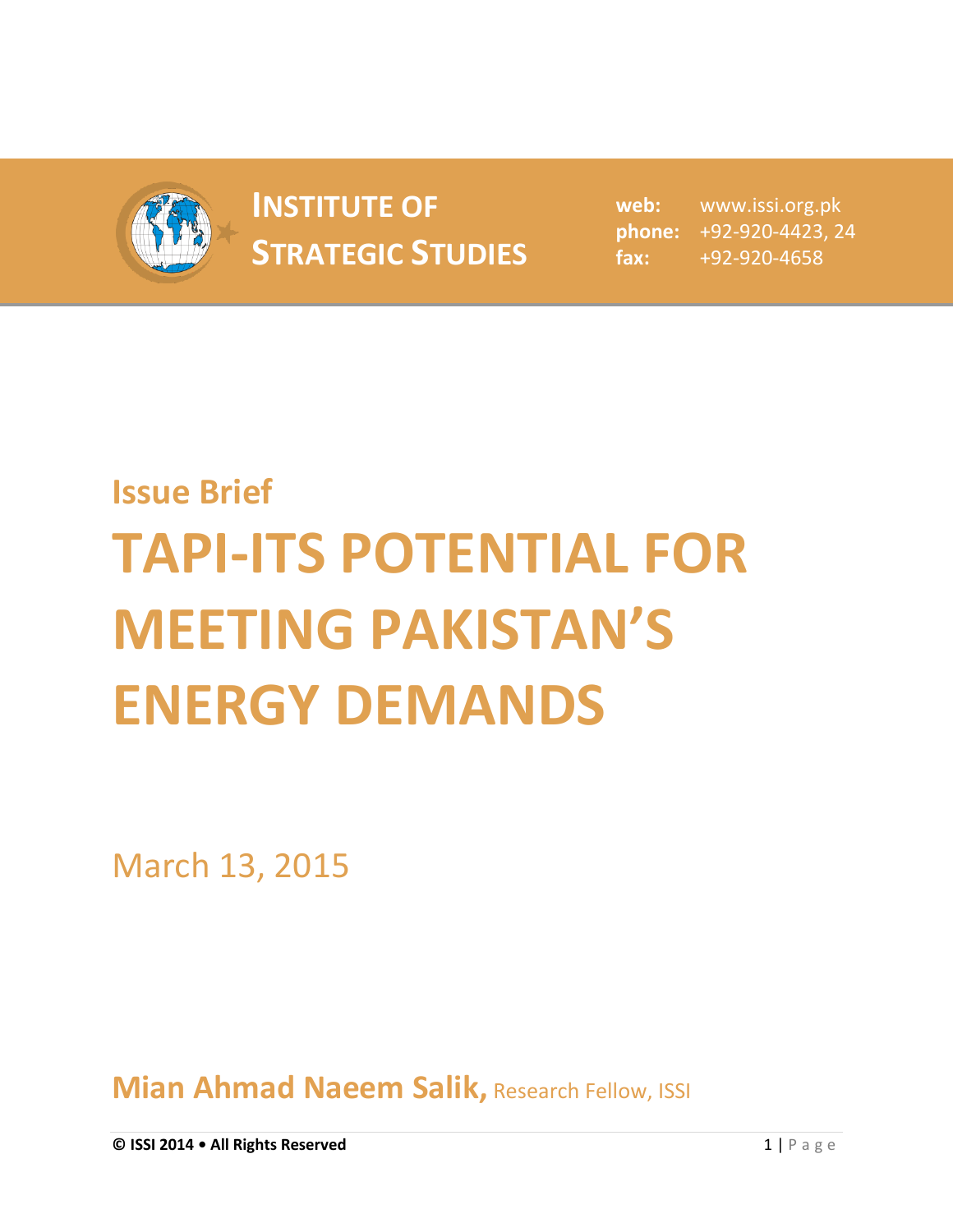Energy starved Pakistan is looking at various projects to alleviate its ongoing energy crisis, which has had a crippling effect on its economic growth since 2008. TAPI (Turkmenistan, Afghanistan, Pakistan, and India) gas pipeline funded by the Asian Development Bank (ADB) is on the forefront of the Government of Pakistan list of projects to deal with the power deficits in the country. ADB funded a feasibility study of the project in 2004, which was conducted by a British consulting firm PENSPEN, which proposed construction of a 56-inch diameter 1,680 KM pipeline with design capacity of 3.2 billion cubic feet of natural gas per annum (Bcfd) from Turkmenistan through Afghanistan and Pakistan up to India. The signing of IGA (Inter-Governmental Agreement) and GPFA (Gas Pipeline Framework Agreement) in December 2010 set the framework for future implementation of the TAPI project. According to the IGA, all four nations committed to provide unconditional government support including security for the pipeline, and the GPFA focused on the terms of transporting gas through the pipeline.

Proposed TAPI pipeline will carry gas from Turkmenistan's Galkynysh field located in the southern part of the country, holding gas reserves of 16 trillion cubic feet. From the field, the pipeline will run to Herat and Kandahar province of Afghanistan, before entering Pakistan. In Pakistan, it will reach Multan via Quetta before ending at Fazilka in India. The pipeline will have a capacity to carry 90 million standard cubic meters a day (mmscmd) gas for a 30-year period with India and Pakistan getting 38 mmscmd each, while the remaining 14 mmscmd will be supplied to Afghanistan. The Steering Committee for TAPI gas pipeline in its latest meeting held in February 2015 agreed to complete the project by October 2019; the delay in implementation of which could push up its cost to \$10 billion according to ADB estimates. The TAPI project has remained on the drawing board since the four nations have not been able to get an international firm to head a consortium, which will lay and operate the pipeline.

The US has promoted the TAPI pipeline since the 1990s, and sees it as a way to increase development and diversification of the region's energy resources and supply routes, and a way to strengthen their presence in Afghanistan. The US policy makers recognize the importance of Central Asia's energy resources and the economic possibilities that could arise from in the regional as well as world markets. Furthermore, the US aims to use TAPI as a diplomatic tool with regard to Iran, and contain its energy exports and influence in the South Asian region by undermining the proposed IPI (Iran, Pakistan and India) gas project. The recommended TAPI project is consistent with the US declared policy of linking Central and South Asia and diversifying export routes for Turkmen gas, additionally it offers benefits to all four participating countries and will provide a boost to their economies. For Turkmenistan, it would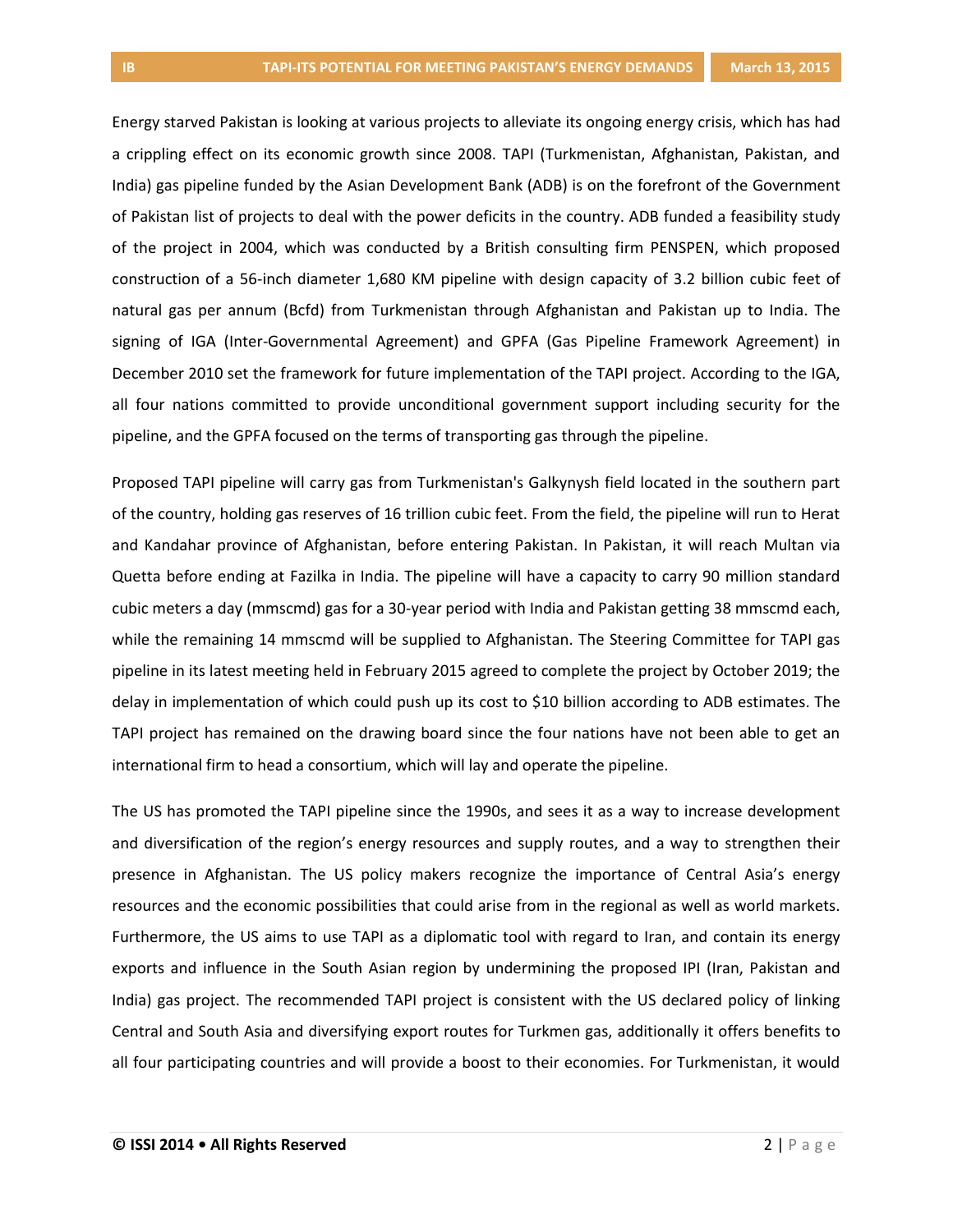provide revenue and diversification of export routes. For Pakistan and India, it would address energy deficits. In Afghanistan, it would provide revenue for development and gas for industrial enterprises.

Pakistan at present faces an increased demand for gas due to ever increasing population coupled with chronic power shortages. Therefore to achieve sustainable economic growth the implementation of the TAPI project is of utmost importance for the country's future economic development. At present Pakistan is using one third of its gas reserves for electricity generation purposes, putting a strain on the industrial and domestic users and leading to frequent gas load shedding. In view of the prevailing energy crises and exponentially decreasing gas reserves, importing gas from neighbouring gas rich countries has become the need of the hour. Pakistan's electricity requirements will triple by 2050. If sufficient resources are not allocated, the energy crisis in the country will intensify. The TAPI pipeline will help to reduce Pakistan's energy deficiency, and will also provide an opportunity for Pakistan to export gas beyond the region from its port at Gwadar and the income accruing from these exports would benefit the economy in the long run.

TAPI project is geopolitically significant and is very important, not only to meet Pakistan's energy needs but also to establish its geostrategic presence. It could be a means of extending Pakistan's presence and improving relations with the landlocked Central Asian countries. While the TAPI project seems extremely attractive in theory, there are some serious challenges that must be overcome. Since the TAPI route passes through areas with major insurgencies, security is clearly an issue. The project needs a multi-level approach to tackle cross-border and intra-border issues, and Western backing alone will not guarantee its success. Pakistan needs a stable and strong government with an equally strong will to implement the various policies required of this project. Good local and stakeholder participation and reinvestment of a share of the profits from the sale of gas can go a long way in securing the pipeline. Economic development in the region and distribution of profit through reinvestment in developmental work can reduce turmoil and bring a permanent end to the insurgency in Balochistan which resulted in the first place from lack of infrastructure, development and poverty, by promising to make it an energy corridor and providing opportunities for economic development to the Baloch people.

TAPI will serve as a source of power and energy for industries, which could use its gas as their power supply. Establishing gas based medium capacity power plants and gas-consuming industries will be productive and useful investment. Such power plants and grids will provide solid investment opportunities for domestic and international manufacturers and provide small industries the chance to grow and create needed jobs. Moreover, Pakistan's transit fee to Afghanistan could be subsidized by